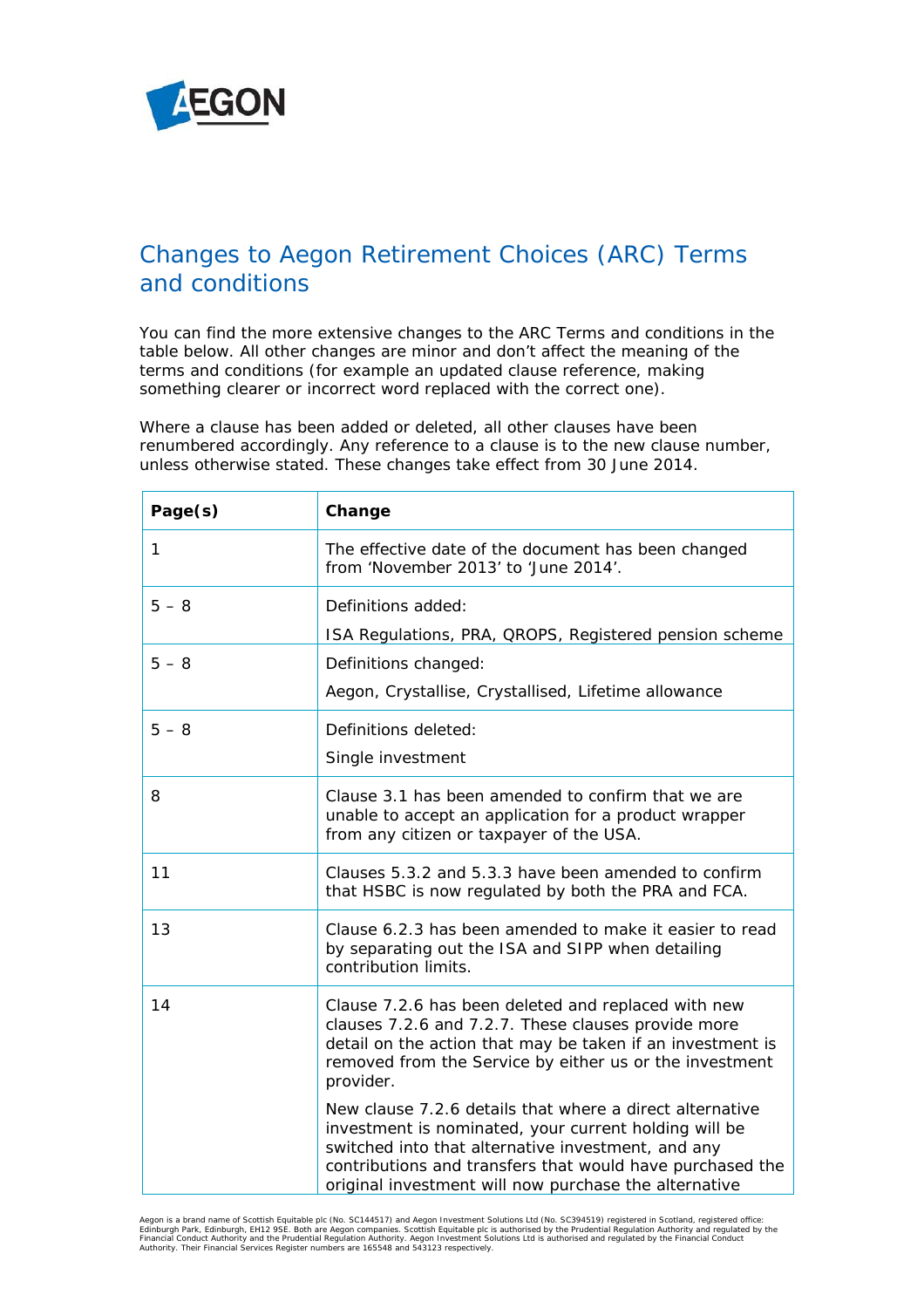

| Page(s) | Change                                                                                                                                                                                                                                                                                                                                                                                                                                                                                       |
|---------|----------------------------------------------------------------------------------------------------------------------------------------------------------------------------------------------------------------------------------------------------------------------------------------------------------------------------------------------------------------------------------------------------------------------------------------------------------------------------------------------|
|         | investment.                                                                                                                                                                                                                                                                                                                                                                                                                                                                                  |
|         | New clause 7.2.7 details that where a direct alternative<br>investment is not nominated, your current holding will be<br>sold with the proceeds being placed in your cash facility,<br>and any contributions and transfers that would have<br>purchased the original investment will now be placed in<br>your cash facility.                                                                                                                                                                 |
|         | Under both clauses, if you want something different to<br>happen to your existing investment or future contributions<br>and transfers, it is up to you and your adviser to take<br>action before the date we tell you that we will make this<br>change on.                                                                                                                                                                                                                                   |
| 14      | New clause 7.2.8 has been added to detail what happens<br>where an investment is closed to further payments in to it<br>but is not removed from the Service. In these<br>circumstances, the existing investment will remain where<br>it is and contributions and transfers will be retained in the<br>cash facility or invested in an alternative investment that<br>we nominate.                                                                                                            |
|         | If you want something different to happen to your<br>existing investment or future contributions and transfers,<br>it is up to you and your adviser to take action before the<br>date we tell you that we will make this change on.                                                                                                                                                                                                                                                          |
| 14      | New clause 7.2.9 confirms that any alternative investment<br>that we nominate under 7.2.6 and 7.2.8 will be one we<br>consider closely reflects the make-up of the removed or<br>closed fund. In addition, we are not liable for the<br>performance or suitability of the new fund or the cash<br>facility and if you do not want to be invested in there, you<br>need to take action either before we make the change or<br>change investments if this is after we have made the<br>change. |
| 16      | Clause 7.6.2 has been amended to clarify that investment<br>providers normally deduct charges direct from the<br>investment or build it into the price calculation of that<br>investment but that we will still pay their charges from<br>the cash facility where they request this.                                                                                                                                                                                                         |
| 17      | Clause 7.13.4 has been amended to make it clearer what<br>happens to a rebalancing instruction where, for an<br>investment within the rebalancing instruction, dealing<br>minimums are not met, an investment is removed from<br>the Service, or an investment is no longer available for                                                                                                                                                                                                    |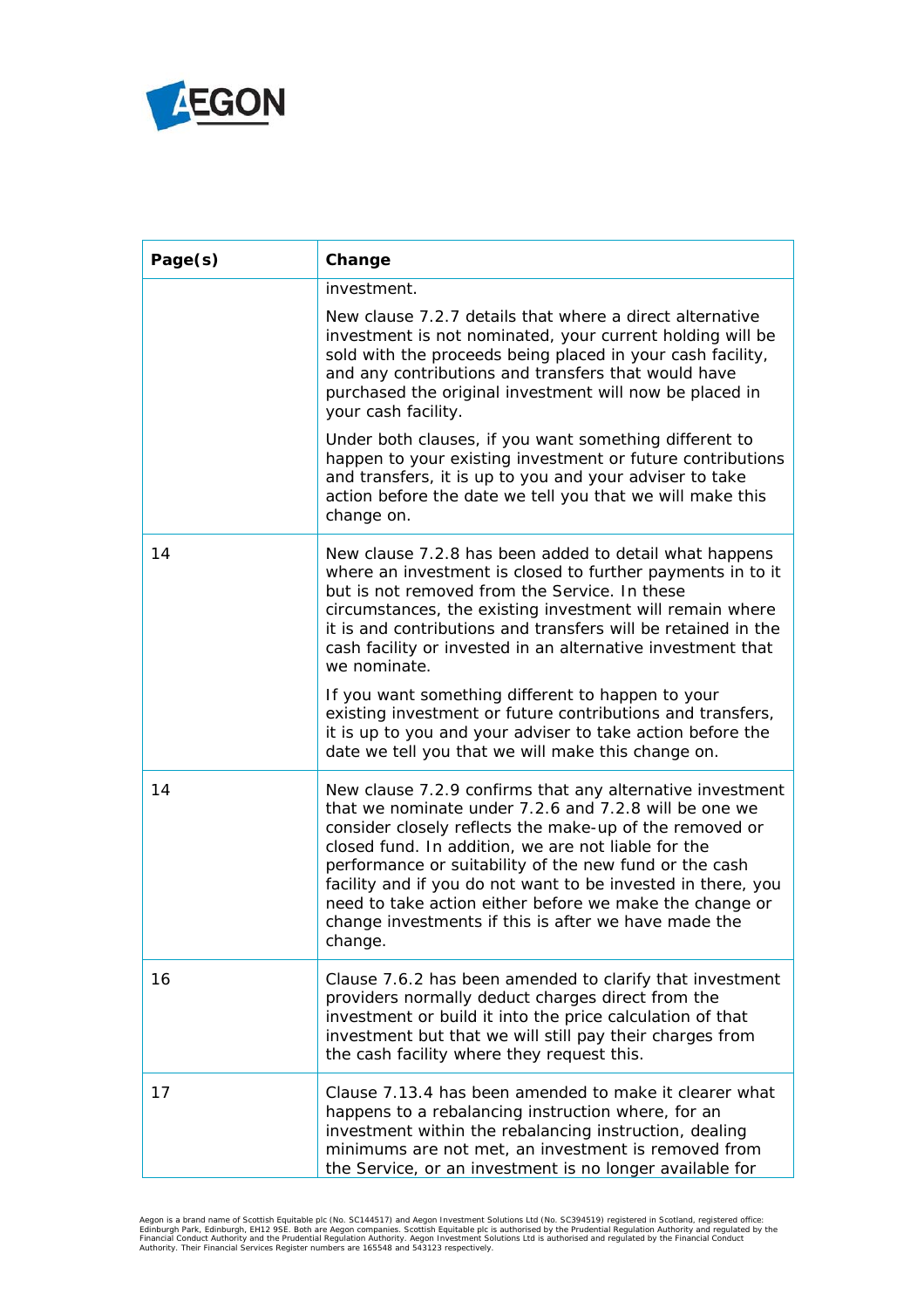

| Page(s)   | Change                                                                                                                                                                                                                                                                                                                                                                                                                                                                                                                                                           |
|-----------|------------------------------------------------------------------------------------------------------------------------------------------------------------------------------------------------------------------------------------------------------------------------------------------------------------------------------------------------------------------------------------------------------------------------------------------------------------------------------------------------------------------------------------------------------------------|
|           | rebalancing. In these circumstances either the remaining<br>investments will be rebalanced as close as possible to the<br>investment choice selected, or rebalancing will be turned<br>off. What action is taken will depend on the circumstances<br>at the time.                                                                                                                                                                                                                                                                                                |
| 20        | Clauses 9.1 and 9.4.1 have had the address details<br>updated to 'Platform Client Services, Aegon, Edinburgh<br>Park, Edinburgh, EH12 9SE' and 'Complaints Manager,<br>Aegon, Edinburgh Park, Edinburgh, EH12 9SE'<br>respectively.                                                                                                                                                                                                                                                                                                                              |
| 20        | Clause 9.3.1(i) has been amended by deleting the last<br>paragraph of that clause. We will now provide a contract<br>note for each transfer where you are transferring from<br>more than one place, instead of providing a contract note<br>for the first transfer and a valuation of all the transfers<br>when the last transfer is received.                                                                                                                                                                                                                   |
| 21        | New clause 9.6 has been added to confirm that we are<br>required to verify your identity and source of wealth when<br>taking out a product wrapper. This clause also confirms<br>that if we do not get satisfactory confirmation of these,<br>we may decide to close the product wrapper, return the<br>payment and remove your access to the Service. Where<br>the product wrapper is a SIPP, any returned payment may<br>be considered an unauthorised payment - in these<br>circumstances we will deduct any tax charges due before<br>returning the payment. |
| $25 - 27$ | In clauses 10.4.2, 10.4.8.2 and 10.5.2 we have altered<br>the reference to Aegon Investment Solutions Ltd holding<br>any adviser or consultancy charge for your adviser or the<br>scheme adviser to either Aegon Investment Solutions Ltd<br>or Scottish Equitable plc. This is for internal accounting<br>purposes and does not affect your contract or any<br>payment to your adviser or the scheme adviser.                                                                                                                                                   |
| 25        | Clause 10.4.3 has been amended by not specifying how<br>we will tell you about any adviser charge that is payable<br>or altered, although we will tell you about this. The reason<br>for this is that how we will tell you about this will vary<br>depending on the type of adviser charge and when it is<br>payable.                                                                                                                                                                                                                                            |
| 29        | Clause 12.2 has an updated web address for the FCA.                                                                                                                                                                                                                                                                                                                                                                                                                                                                                                              |

Aegon is a brand name of Scottish Equitable plc (No. SC144517) and Aegon Investment Solutions Ltd (No. SC394519) registered in Scotland, registered office:<br>Edinburgh Park, Edinburgh, EH12 9SE. Both are Aegon companies. Sco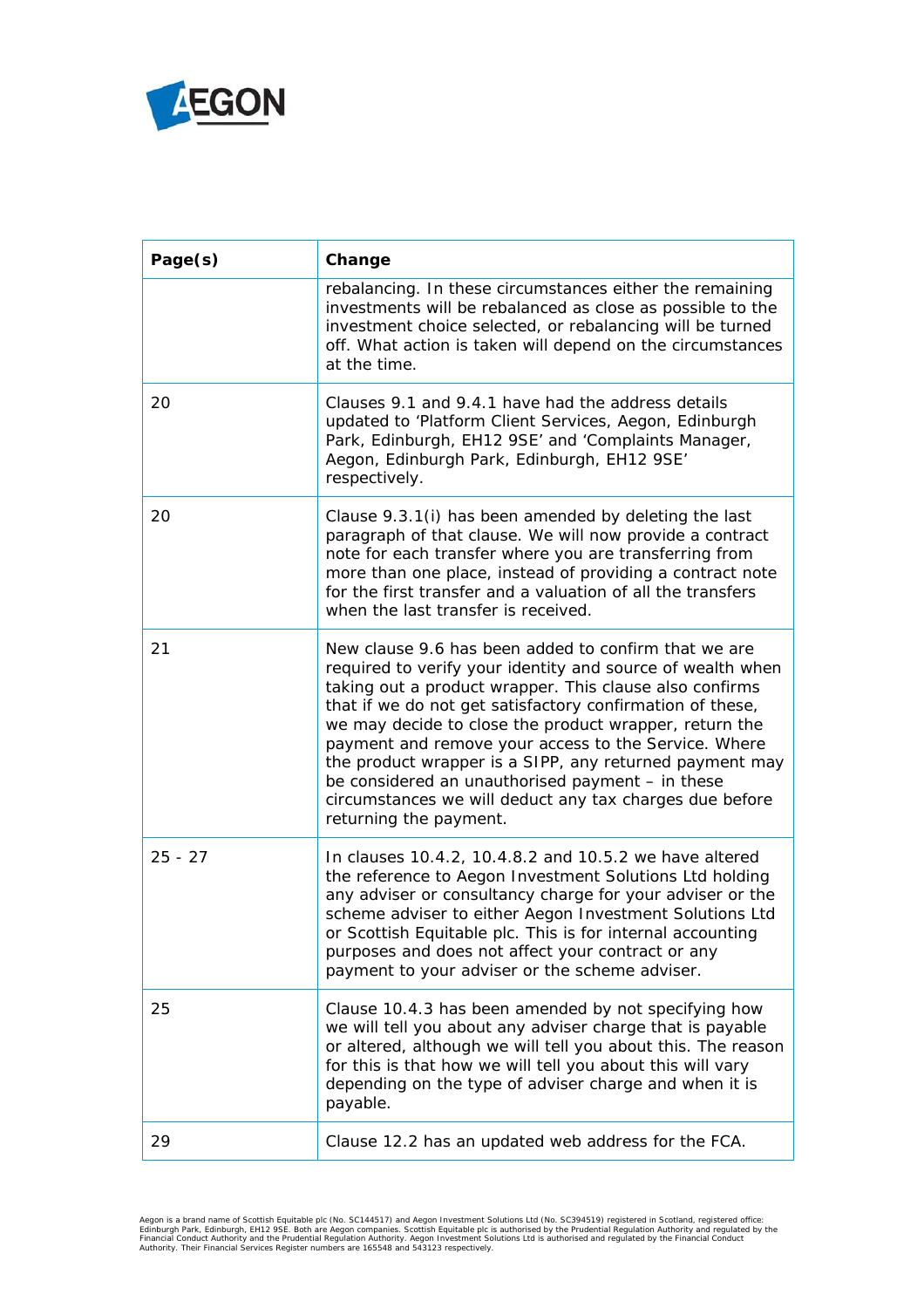

| Page(s) | Change                                                                                                                                                                                                                                                                                                                                                                                                              |
|---------|---------------------------------------------------------------------------------------------------------------------------------------------------------------------------------------------------------------------------------------------------------------------------------------------------------------------------------------------------------------------------------------------------------------------|
| 30      | Clause 13.6.4 has been reworded to make it clearer and<br>has an updated address.                                                                                                                                                                                                                                                                                                                                   |
| 32      | New clause 13.10.4 has been added to confirm that we<br>treat electronic messages from us as being received by<br>you on the day we send it unless we receive an error<br>message that it has not been successfully delivered.                                                                                                                                                                                      |
|         | <b>Section A - GIA</b>                                                                                                                                                                                                                                                                                                                                                                                              |
| 33      | New clause 3.5 has been added to make it clear that<br>under a gross GIA, there are some investments that<br>receive interest or income net of tax, and that you are<br>responsible for making sure the tax position is correct.                                                                                                                                                                                    |
|         | <b>Section B - ISA</b>                                                                                                                                                                                                                                                                                                                                                                                              |
| 36      | Clause 6.3 has been amended to confirm that HSBC is<br>now regulated by both the PRA and FCA.                                                                                                                                                                                                                                                                                                                       |
| 36      | Clause 7 has been amended to confirm that in line with<br>changes made in the Budget 2014, from 1 July 2014<br>interest paid on the cash facility within the stocks and<br>shares ISA will be paid gross of tax.                                                                                                                                                                                                    |
|         | Section C - SIPP                                                                                                                                                                                                                                                                                                                                                                                                    |
| 39      | A paragraph has been added to the end of clause 3.4<br>confirming that we may have to repay tax relief to HMRC<br>if a contribution does not qualify for tax relief. If this is<br>the case, this will be taken from the cash facility, and by<br>forced disinvestment if there is not enough in the cash<br>facility to meet the amount due.                                                                       |
| 40      | Clause 4.2 v has been altered to confirm that if<br>contributions to your SIPP are increased (whether under<br>auto-enrolment or otherwise), and there is an existing<br>investment instruction in place, the increase will follow<br>that existing instruction. You will not be invested in a<br>default fund in these circumstances as you have given<br>separate investment instructions for your contributions. |
| 41      | Clause 7.6 has been amended to confirm that if you have<br>a block transfer in with a protected low pension age but<br>have an existing arrangement within the pension scheme,<br>the age you can take the benefits under that existing<br>arrangement will not reduce as a result of the block                                                                                                                     |